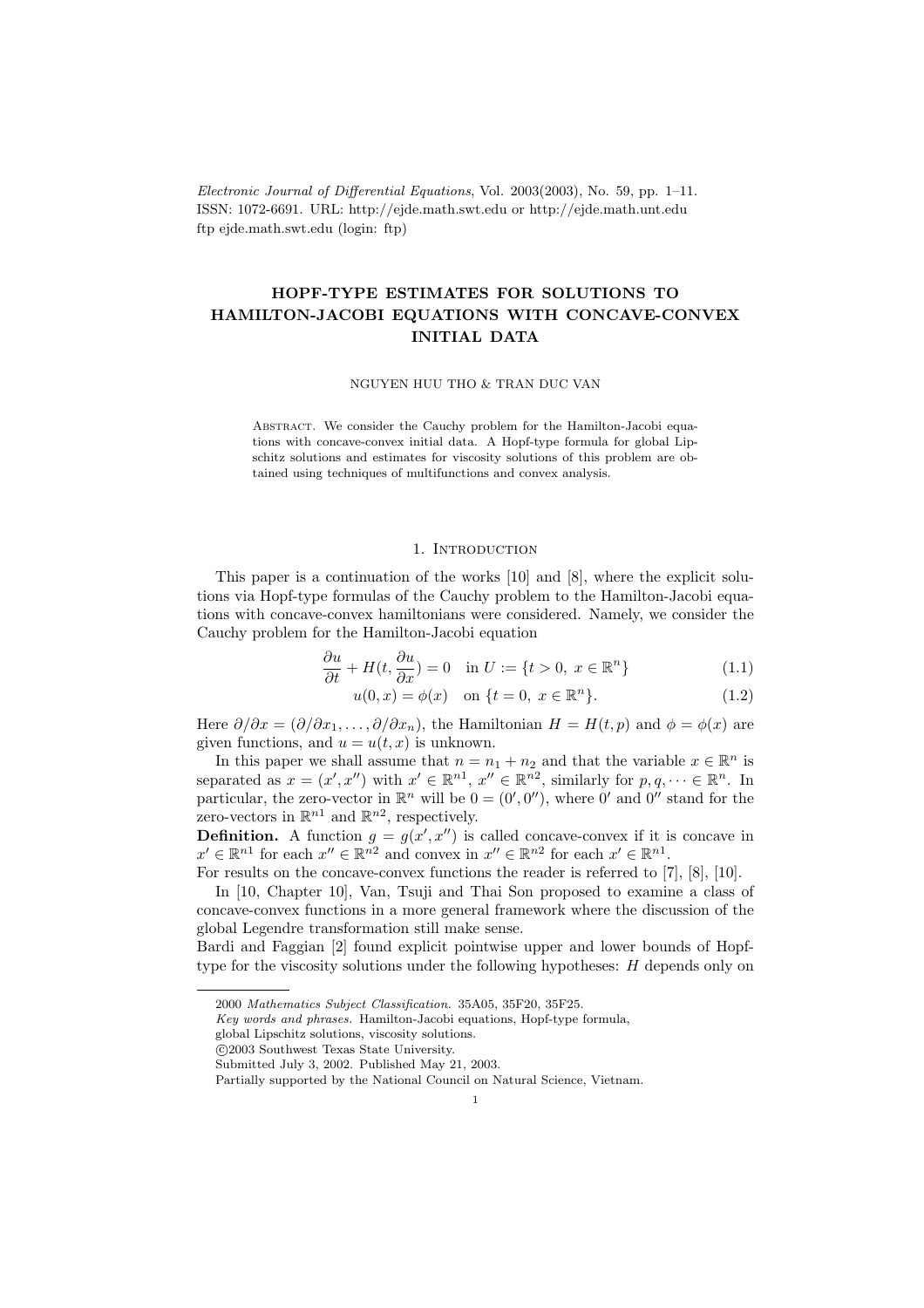p and is a concave-convex function given by the difference of convex functions,

$$
H(p',p'') := H_1(p') - H_2(p''),
$$

and  $\phi$  is uniformly continuous. Also if  $H \in C(\mathbb{R}^n)$  and  $\phi = \phi(x)$  is concave-convex function given by special representation  $\phi(x) = \phi_1(x) - \phi_2(x)$ , where  $\phi_1, \phi_2$  are convex and Lipschitz continuous.

Barron, Jensen and Liu [3] and Van, Thanh [11] found Hopf-type estimates for viscosity solutions to the corresponding Cauchy problem when the Hamiltonian  $H(\gamma, p), (\gamma, p) \in \mathbb{R} \times \mathbb{R}^n$ , is a D. C. function in p, i.e.,

$$
H(\gamma, p) = H_1(\gamma, p) - H_2(\gamma, p), \quad (\gamma, p) \in \mathbb{R} \times \mathbb{R}^n,
$$

where  $H_i(\gamma, p)$ ,  $i = 1, 2$ , is a convex function in p. Ngoan [6], Thai Son [8], Van, Tsuji and Thai Son [10] obtained explicit global Lipschitz solutions and upper and lower bounds of viscosity solutions to the Hamilton-Jacobi equations with concave-convex hamiltonians via Hopf-type formulas.

The aim of this paper is to look for explicit global Lipschitz solution of the Cauchy problem  $(1.1)$ – $(1.2)$  and to establish pointwise upper and lower bounds of Hopf-type for viscosity solutions when the initial function  $\phi = \phi(x) = \phi(x', x'')$  is concave-convex on  $\mathbb{R}^{n_1} \times \mathbb{R}^{n_2}$ .

**Definition.** A function  $u = u(t, x)$  in Lip( $\overline{U}$ ) will be called a global Lipschitz solution of the Cauchy problem  $(1.1)$ – $(1.2)$  if it satisfies  $(1.1)$  almost everywhere (a. e.) in U, with  $u(0, x) = \phi(x)$  for all  $x \in \mathbb{R}^n$ .

### 2. Hopf-type formula for global Lipschitz solutions

We consider the Cauchy problem for the Hamilton-Jacobi equation

$$
u_t + H(t, Du) = 0 \quad \text{in } U := \{ t > 0, \ x \in \mathbb{R}^n \}
$$
 (2.1)

$$
u(0, x) = \phi(x) \quad \text{on } \{t = 0, \ x \in \mathbb{R}^n\},\tag{2.2}
$$

where the Hamiltonian H depends on the variable t and the spatial derivatives  $Du$ .

We note that Van, Tsuji, Hoang and Thai Son [9], [10] have obtained a Hopf-type formula with the initial function  $\phi = \phi(x)$  nonconvex and H merely continuous. Moreover, a global Lipschitz solution of  $(2.1)$ – $(2.2)$  is given by an explicit Hopftype formula in the following case (see Chap. 9, [10]): The Hamiltonian (depends explicitly on t)  $H = H(t, p)$  is continuous in  $U_G := \{(t, p) : t \in (0, +\infty) \setminus G, p \in$  $\mathbb{R}^n$  where G is closed subset of R with Lebesgue measure zero; and, for each  $N \in (0, +\infty)$  corresponds a function  $g_N := g_N(t) \in L^{\infty}_{loc}(\mathbb{R})$  so that

$$
\sup_{|p| \le N} |H(t,p)| \le g_N(t) \quad \text{for almost } t \in (0,+\infty);
$$

while the initial function  $\phi = \phi(x)$  satisfies one of the following two conditions:

- (1)  $\phi = \phi_1 \phi_2$ , where  $\phi_1, \phi_2$  are convex functions;
- (2)  $\phi$  is minimum of a family of convex functions.

In this section, we look for explicit global Lipschitz solutions of problem  $(2.1)$ – (2.2), where  $x \in \mathbb{R}^n$ ,  $n = n_1 + n_2$ ,  $x = (x', x'') \in \mathbb{R}^{n_1} \times \mathbb{R}^{n_2}$  and the initial-valued function  $\phi = \phi(x) := \phi(x', x'')$  is a strictly concave-convex function on  $\mathbb{R}^{n_1} \times \mathbb{R}^{n_2}$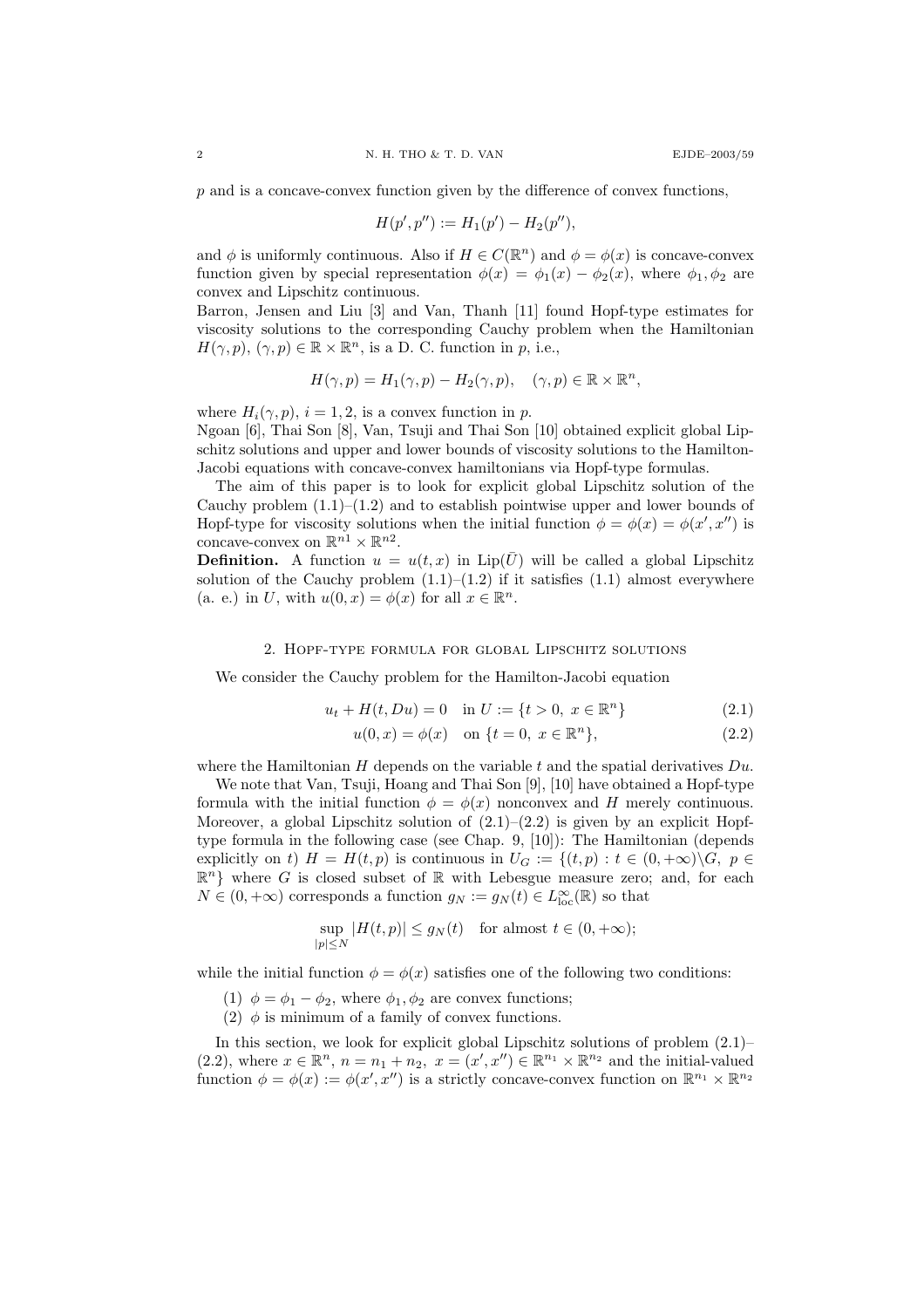satisfying the following conditions:

$$
\lim_{|x''|\to+\infty} \frac{\phi(x', x'')}{|x''|} = +\infty \text{ for each } x' \in \mathbb{R}^{n_1},\tag{2.3}
$$

$$
\lim_{|x'| \to +\infty} \frac{\phi(x', x'')}{|x'|} = -\infty \text{ for each } x'' \in \mathbb{R}^{n_2}.
$$
 (2.4)

We now consider the Cauchy problem  $(2.1)$ – $(2.2)$  with the following hypotheses:

(M1) The Hamiltonian  $H = H(t, p)$  is continuous in

$$
U_G := \{(t, p) : t \in (0, +\infty) \backslash G, p \in \mathbb{R}^n\}
$$

with G be a closed subset of  $\mathbb R$  with Lebesgue measure 0. Moreover, for each  $N \in (0, +\infty)$  there corresponds a function  $g_N := g_N(t) \in L^{\infty}_{loc}(\mathbb{R})$  so that

$$
\sup_{|p| \le N} |H(t, p)| \le g_N(t) \quad \text{for almost } t \in (0, +\infty);
$$

(M2) The equality

$$
\sup_{p''\in\mathbb{R}^{n_2}}\inf_{p'\in\mathbb{R}^{n_1}}\varphi(t,x,p)=\inf_{p'\in\mathbb{R}^{n_1}}\sup_{p''\in\mathbb{R}^{n_2}}\varphi(t,x,p)
$$

is satisfied in  $U$ , where

$$
\varphi(t, x, p) := \langle p, x \rangle - \phi^*(p) - \int_0^t H(\tau, p) d\tau \tag{2.5}
$$

for  $(t, x) = (t, x', x'') \in U$ ,  $p = (p', p'') \in \mathbb{R}^{n_1} \times \mathbb{R}^{n_2}$ . Here,  $\phi^*$  denotes the conjugate of  $\phi$  which is defined as in Section 3 later.

(M3) To each bounded subset V of U there corresponds a positive number  $N(V)$ so that

$$
\max_{\substack{|q''|\leq N(V) \\ q'\in \mathbb{R}^{n_1}\\ \min\{q'|\leq N(V) \\ q'\in \mathbb{R}^{n_1}}}\inf_{\varphi(t,x,q',q'')>\inf_{q'\in \mathbb{R}^{n_1}}\varphi(t,x,q',p''),\\ \min_{\substack{|q'|\leq N(V) \\ q''\in \mathbb{R}^{n_2}}}\sup_{q''\in \mathbb{R}^{n_2}}\varphi(t,x,p',q''),
$$

whenever  $(t, x) \in V$ ,  $p = (p', p'') \in \mathbb{R}^{n_1} \times \mathbb{R}^{n_2}$  and  $\min\{|p'|, |p''|\} > N(V)$ .

The main result of this Section is as follows.

**Theorem 2.1.** Let  $\phi$  be a strictly concave-convex function on  $\mathbb{R}^n$  with  $(2.3)$ - $(2.4)$ and assume M1–M3. Then the formula

$$
u(t,x) := \sup_{p'' \in \mathbb{R}^{n_2}} \inf_{p' \in \mathbb{R}^{n_1}} \varphi(t,x,p) = \inf_{p' \in \mathbb{R}^{n_1}} \sup_{p'' \in \mathbb{R}^{n_2}} \varphi(t,x,p),
$$
(2.6)

for  $(t, x) \in U$ , determines a global Lipschitz solution of the Cauchy problem  $(2.1)$  $(2.2).$ 

To prove this theorem, we need the following lemmas, which are similar to the lemmas 10.5 and 10.6 in [10].

**Lemma 2.2.** Let O be an open subset of  $\mathbb{R}^m$ , and  $\eta = \eta(\xi, p) = \eta(\xi, p', p'')$  be a continuous function on  $\mathcal{O} \times \mathbb{R}^{n_1} \times \mathbb{R}^{n_2}$  with the following properties: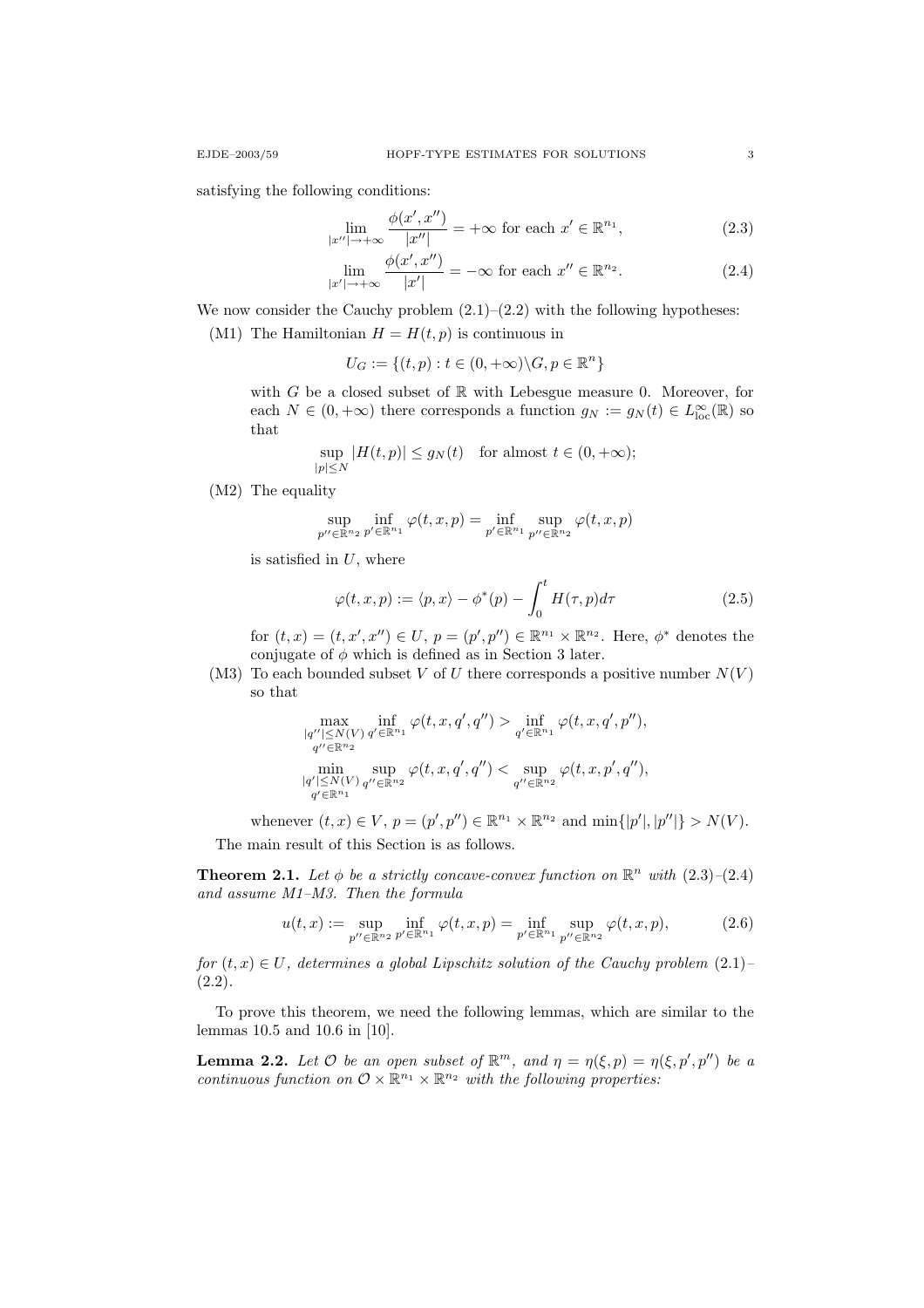(1) The equality

$$
\sup_{p'' \in \mathbb{R}^{n_2}} \inf_{p' \in \mathbb{R}^{n_1}} \eta(\xi, p) = \inf_{p' \in \mathbb{R}^{n_1}} \sup_{p'' \in \mathbb{R}^{n_2}} \eta(\xi, p)
$$

is satisfied in  $O$ ;

(2) There is a nonempty subset  $E \subset \mathbb{R}^{n_1} \times \mathbb{R}^{n_2}$  such that  $\eta(\xi, p)$  is finite on  $\mathcal{O} \times E$  and  $\eta(\xi, p) \equiv -\infty$  on  $\mathcal{O} \times E^c$ , where  $E^c = \mathbb{R}^n \setminus E$ . Moreover, for each bounded subset V of  $\mathcal{O}$ , corresponds a positive number  $N(V)$  such that

$$
\max_{\substack{|q''| \le N(V) \\ q'' \in \mathbb{R}^{n_2}}} \inf_{q(\xi, q', q'')} \eta(\xi, q', q'') > \inf_{q' \in \mathbb{R}^{n_1}} \eta(\xi, q', p''),
$$

and

$$
\min_{\substack{|q'|\leq N(V) \\ q'\in \mathbb{R}^{n_1}}} \sup_{q''\in \mathbb{R}^{n_2}} \eta(\xi, q', q'') < \sup_{q''\in \mathbb{R}^{n_2}} \eta(\xi, p', q''),
$$

whenever  $\xi \in V$ ,  $p = (p', p'') \in \mathbb{R}^{n_1} \times \mathbb{R}^{n_2}$  and  $min\{|p'|, |p''|\} > N(V)$ ;

(3) For each fixed p of E,  $\eta = \eta(\xi, p)$  is differentiable in  $\xi \in \mathcal{O}$  with continuous gradient

$$
\partial \eta / \partial \xi = \partial \eta(\xi, p) / \partial \xi
$$

on  $\mathcal{O} \times \mathbb{R}^{n_1} \times \mathbb{R}^{n_2}$ .

## Then we have:

i. The function

$$
\psi = \psi(\xi) := \sup_{p'' \in \mathbb{R}^{n_2}} \inf_{p' \in \mathbb{R}^{n_1}} \eta(\xi, p) = \inf_{p' \in \mathbb{R}^{n_1}} \sup_{p'' \in \mathbb{R}^{n_2}} \eta(\xi, p)
$$

is a locally Lipschitz continuous on O.

ii.  $\psi = \psi(\xi)$  is directionally differentiable in O with

$$
\partial_e \psi(\xi) = \max_{p'' \in L''(\xi)} \min_{p' \in L'(\xi)} \langle \partial \eta(\xi, p', p'') / \partial \xi, e \rangle
$$
  
= 
$$
\min_{p' \in L'(\xi)} \max_{p'' \in L''(\xi)} \langle \partial \eta(\xi, p', p'') / \partial \xi, e \rangle, \quad \xi \in \mathcal{O}, e \in \mathbb{R}^m
$$

where

$$
L'(\xi) := \{ p' \in \mathbb{R}^{n_1} : \sup_{p'' \in \mathbb{R}^{n_2}} \eta(\xi, p', p'') = \psi(\xi) \}
$$
 (2.7)

$$
L''(\xi) := \{ p'' \in \mathbb{R}^{n_2} : \inf_{p' \in \mathbb{R}^{n_1}} \eta(\xi, p', p'') = \psi(\xi) \}.
$$
 (2.8)

**Lemma 2.3.** Suppose that the conditions  $1-2$  in Lemma 2.2 are satisfied for a continuous function  $\eta = \eta(\xi, p', p'')$  on  $\mathcal{O} \times \mathbb{R}^{n_1} \times \mathbb{R}^{n_2}$ . Then (2.7)–(2.8) determines the non-empty valued, closed, locally bounded multifunction  $L = L(\xi) := L'(\xi) \times$  $L''(\xi), \xi \in \mathcal{O}.$ 

Proof of Theorem 2.1. We can verify that the function

$$
\eta = \eta(\xi, p) := \varphi(t, x, p)
$$

satisfies all the assumptions of Lemma 2.2, where

$$
E := \text{dom}\,\phi^* \neq \emptyset, \quad m := 1 + n = 1 + n_1 + n_2, \quad \xi := (t, x).
$$

Here we put  $\mathcal{O} := \bar{U}$  and conclude that

$$
L(t, x) = L'(t, x) \times L''(t, x) = \{ p \in E : \varphi(t, x, p) = u(t, x) \}
$$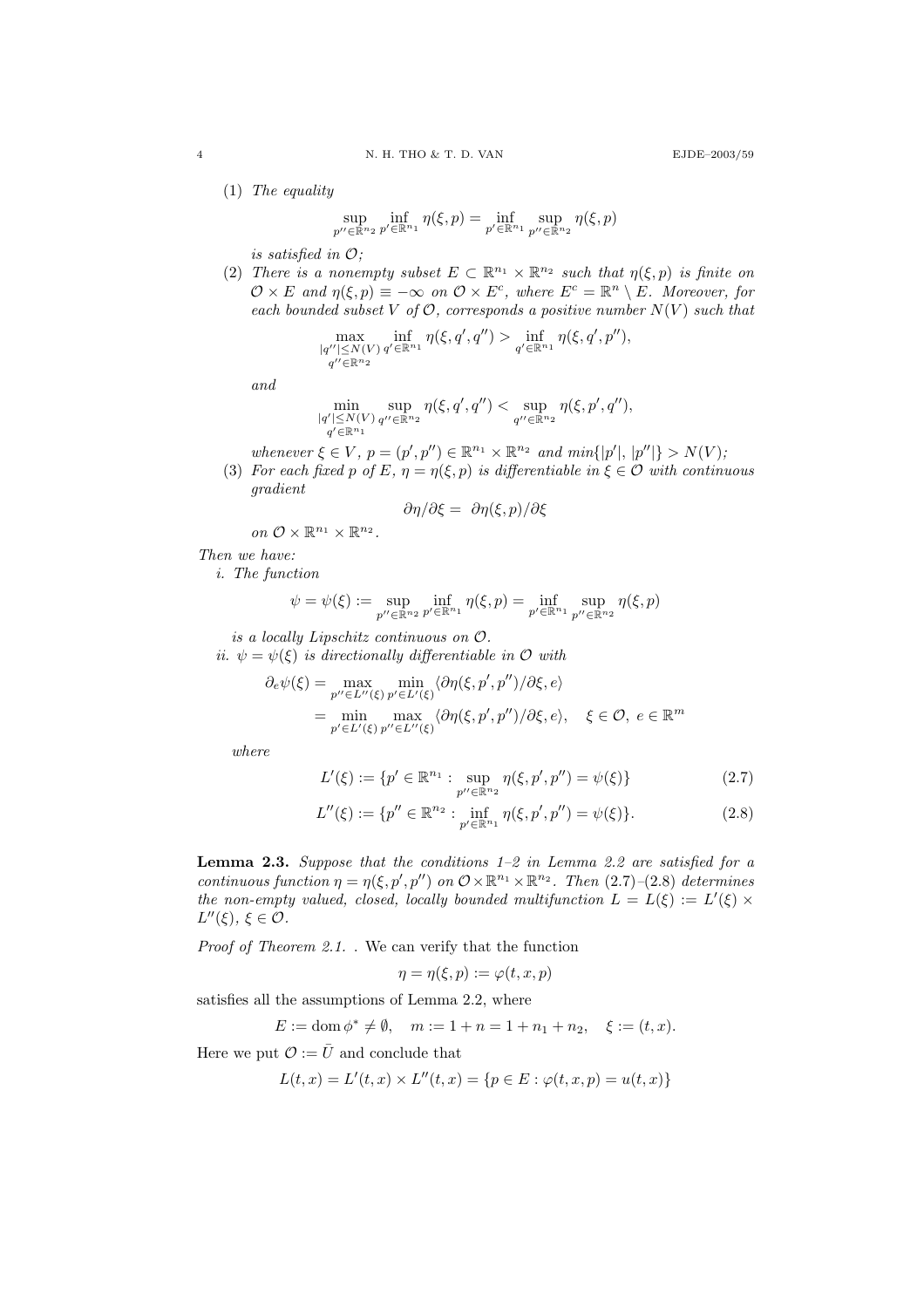determines a nonempty-valued, locally bounded, closed multifunction  $L = L(t, x)$ of  $(t, x) \in \overline{U}$ . Take arbitrary an  $r \in (0, +\infty)$  and denote

$$
V_r = \{(t, x) \in \bar{U} : t + |x| < r\}, \quad N_r = N(V_r).
$$

Let  $g_{N_r} = g_{N_r}(t)$  as be in the condition M1. Then for any two points  $(t^1, x^1)$  and  $(t^2, x^2)$  are in  $V_r$ , we may choose an element  $p = (p^{'1}, p^{''}{}^2) \in L'(t^1, x^1) \times L''(t^2, x^2)$ of the nonempty set

$$
L'(t^1, x^1) \times L''(t^2, x^2) \subset \bar{B}^{n_1}(0', N_r) \times \bar{B}^{n_2}(0'', N_r)
$$

and get

$$
u(t^2, x^2) - u(t^1, x^1) = \inf_{p' \in \mathbb{R}^{n_1}} \varphi(t^2, x^2, p', p''^2) - \sup_{p'' \in \mathbb{R}^{n_2}} \varphi(t^1, x^1, p'^1, p'')
$$
  
\n
$$
\leq \varphi(t^2, x^2, p'^1, p''^2) - \varphi(t^1, x^1, p'^1, p''^2)
$$
  
\n
$$
= \varphi(t^2, x^2, p) - \varphi(t^1, x^1, p)
$$
  
\n
$$
= \langle p, x^2 - x^1 \rangle + \int_{t_2}^{t_1} H(\tau, p) d\tau
$$
  
\n
$$
\leq N_r \cdot |x^2 - x^1| + s_r \cdot |t^2 - t^1|
$$

where  $s_r = \text{ess sup}_{t \in (0,r)} g_{N_r}(t)$ . Dually,

$$
u(t^1, x^1) - u(t^2, x^2) \le N_r \cdot |x^2 - x^1| + s_r \cdot |t^2 - t^1|.
$$

Hence,  $u = u(t, x)$  is a locally Lipschitz continuous in  $\overline{U}$  and thus it be long to  $Lip(\bar{U})$ . Next, let  $e^o := (1, 0, 0, \ldots, 0, 0), e^1 := (0, 1, 0, \ldots, 0, 0), \ldots, e^n :=$  $(0,0,0,\ldots,0,1) \in \mathbb{R}^{n+1}$ . We now replace in Lemma 2.2 the set  $\mathcal{O} := U_G$ . From this lemma we see that  $u = u(t, x)$  is directionally differentiable in  $U_G$  with

$$
\partial_{e^o} u(t, x) = \max_{p'' \in L''(t, x)} \min_{p' \in L'(t, x)} \{-H(t, p), p \in L(t, x)\}
$$
  
\n
$$
= \min_{p' \in L'(t, x)} \max_{p'' \in L''(t, x)} \{-H(t, p), p \in L(t, x)\},
$$
  
\n
$$
\partial_{-e^o} u(t, x) = \max_{p'' \in L''(t, x)} \min_{p' \in L'(t, x)} \{H(t, p), p \in L(t, x)\}
$$
  
\n
$$
= \min_{p' \in L'(t, x)} \max_{p'' \in L''(t, x)} \{H(t, p), p \in L(t, x)\};
$$

and for  $1 \leq i \leq n$ :

$$
\partial_{e^{i}} u(t, x) = \max_{p'' \in L''(t, x)} \min_{p' \in L'(t, x)} \{p_i, p \in L(t, x)\}
$$
  
\n
$$
= \min_{p' \in L'(t, x)} \max_{p'' \in L''(t, x)} \{p_i, p \in L(t, x)\},
$$
  
\n
$$
\partial_{-e^{i}} u(t, x) = \max_{p'' \in L''(t, x)} \min_{p' \in L'(t, x)} \{-p_i, p \in L(t, x)\}
$$
  
\n
$$
= \min_{p' \in L'(t, x)} \max_{p'' \in L''(t, x)} \{-p_i, p \in L(t, x)\}.
$$
\n(2.9)

Since  $u = u(t, x)$  is locally Lipschitz continuous in  $\overline{U}$ , according to Rademacher's Theorem, there exists a set  $Q \subset U$  of  $((n + 1)$  dimensional) Lebesgue measure 0 such that  $u = u(t, x)$  is differentiable with

$$
\frac{\partial u(t,x)}{\partial t} = \partial_{e^o} u(t,x) = -\partial_{-e^o} u(t,x),
$$
  
\n
$$
\frac{\partial u(t,x)}{\partial x_i} = \partial_{e^i} u(t,x) = -\partial_{-e^i} u(t,x)
$$
\n(2.10)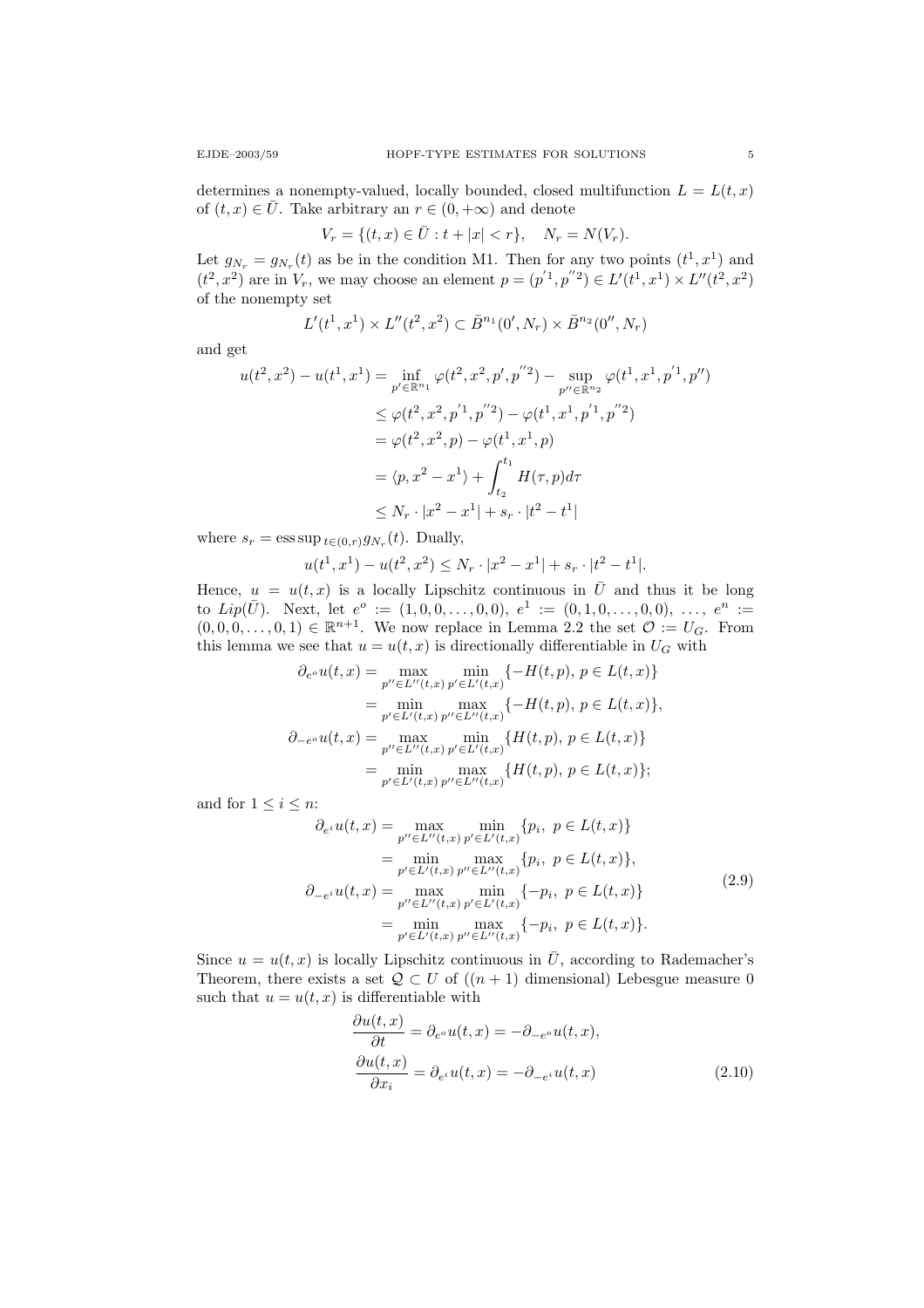at any point  $(t, x) \in U \setminus \mathcal{Q}$ . Hence,  $(2.9)-(2.10)$  show that the equalities for  $1 \leq$  $i \leq n$ ,

$$
\frac{\partial u(t,x)}{\partial x_i} = \max_{p'' \in L''(t,x)} \min_{p' \in L'(t,x)} \{p_i, \ p \in L(t,x)\}
$$

$$
= \min_{p' \in L'(t,x)} \max_{p'' \in L''(t,x)} \{p_i, \ p \in L(t,x)\}
$$

$$
= \min_{p'' \in L''(t,x)} \max_{p' \in L'(t,x)} \{p_i, \ p \in L(t,x)\}
$$

$$
= \max_{p' \in L'(t,x)} \min_{p'' \in L''(t,x)} \{p_i, \ p \in L(t,x)\}
$$

hold for all  $(t, x) \in U \setminus \{ \mathcal{P} := (G \times \mathbb{R}^n) \cup \mathcal{Q} \} =: U_{\mathcal{P}}$ , this implies

$$
L(t,x) = \left\{ \frac{\partial u(t,x)}{\partial x} \right\}, \quad (t,x) \in U_{\mathcal{P}};
$$

and we obtain

$$
\frac{\partial u(t,x)}{\partial t} = \{-H(t,p), \ p \in L(t,x)\}.
$$

Thus,

$$
\frac{\partial u(t,x)}{\partial t} + H(t,\frac{\partial u(t,x)}{\partial x}) = -H(t,\frac{\partial u(t,x)}{\partial x}) + H(t,\frac{\partial u(t,x)}{\partial x}) = 0
$$

hold almost everywhere in  $U$ . Furthermore

$$
u(0, x) = u(0, x', x'')
$$
  
=  $\sup_{p'' \in \mathbb{R}^{n_2}} \inf_{p' \in \mathbb{R}^{n_1}} \{ \langle p', x' \rangle + \langle p'', x'' \rangle - \phi^*(p', p'') \}$   
=  $\inf_{p' \in \mathbb{R}^{n_1}} \sup_{p'' \in \mathbb{R}^{n_2}} \{ \langle p', x' \rangle + \langle p'', x'' \rangle - \phi^*(p', p'') \}$   
=  $(\phi^*(p', p''))^* = \phi(x', x'') = \phi(x)$ 

for all  $x = (x', x'') \in \mathbb{R}^{n_1} \times \mathbb{R}^{n_2}$ . From what has already been proved, we conclude that  $u = u(t, x)$  is a global Lipschitz solution of the Cauchy problem  $(2.1)$ – $(2.2)$ .  $\Box$ 

**Remark 2.4.** If  $n_2 = 0$ , we obtain the Hopf-type formulas of the Cauchy problem for the convex initial data as in Chapter 8 [10].

**Remark 2.5.** Assume  $(M1)$ ,  $(M2)$ . Then  $(M3)$  is satisfied if

$$
\inf_{p' \in \mathbb{R}^{n_1}} \varphi(t, x, p', p'') \to -\infty \quad \text{locally uniformly in } (t, x) \in \bar{U} \text{ as } |p''| \to +\infty
$$

and

$$
\sup_{p'' \in \mathbb{R}^{n_2}} \varphi(t, x, p', p'') \to +\infty \quad \text{locally uniformly in } (t, x) \in \bar{U} \text{ as } |p'| \to +\infty
$$

i.e, if the following statement holds:

For any  $\lambda$  and  $\mu \in \mathbb{R}$  and any bounded subset V of  $\overline{U}$ , there exists positive numbers  $N(\lambda, V)$  and  $N(\mu, V)$ , respectively, so that

$$
\inf_{q' \in \mathbb{R}^{n_1}} \varphi(t, x, q', p'') < \lambda \quad \text{whenever } (t, x) \in V, \ |p''| > N(\lambda, V)
$$

and

$$
\sup_{q'' \in \mathbb{R}^{n_2}} \varphi(t, x, p', q'') > \mu \quad \text{whenever} \ (t, x) \in V, \ |p'| > N(\mu, V).
$$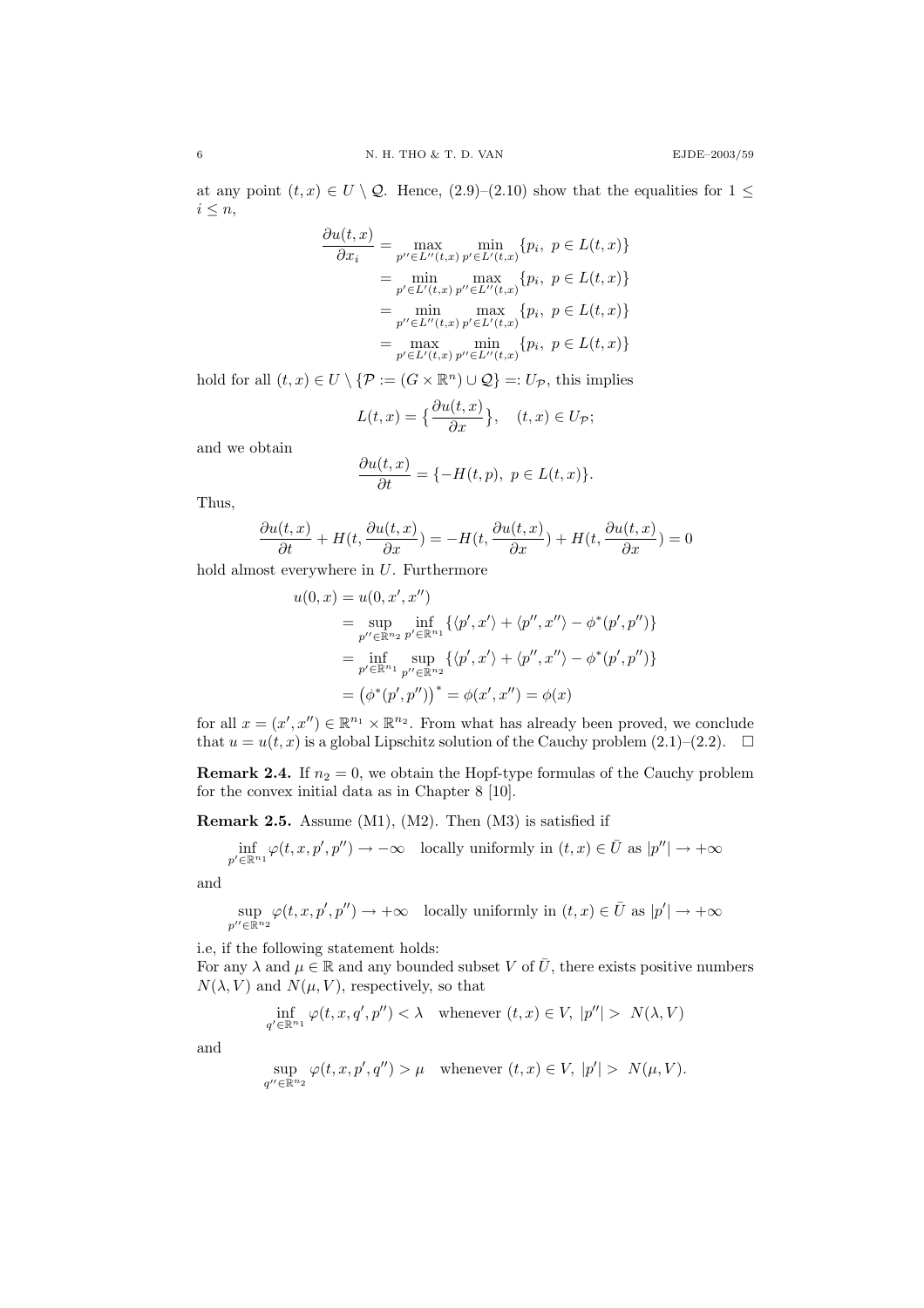Indeed, fix an arbitrary  $q^0 = (q^{0'}, q^{0''})$  in the domain of  $\phi^*$ , which is not empty. Since the finite function  $\bar{U} \ni (t, x) \mapsto \varphi(t, x, q^0)$  is continuous, it follows that: for any bounded subset V of  $\overline{U}$ ,

$$
\lambda_V := \inf_{(t,x)\in V} \varphi(t, x, q^0) > -\infty,
$$
  

$$
\mu_V := \sup_{(t,x)\in V} \varphi(t, x, q^0) < +\infty.
$$

Under the hypothesis above, we certainly find a number  $N(\lambda, V) \geq |q^{0''}|$  (for each such  $V$ ) so that

$$
\inf_{q' \in \mathbb{R}^{n_1}} \varphi(t, x, q', p'') < \lambda_V = \inf_{(t, x) \in V} \varphi(t, x, q^{0'}, q^{0''})
$$

when  $(t, x) \in V$  and  $|p''| > N(\lambda, V)$ ,

$$
\inf_{q'\in\mathbb{R}^{n_1}}\varphi(t,x,q',p'')<\varphi(t,x,q^{0'},q^{0''})
$$

when  $(t, x) \in V$ ,  $|p''| > N(\lambda, V)$ ,

$$
\inf_{q' \in \mathbb{R}^{n_1}} \varphi(t, x, q', p'') < \inf_{q' \in \mathbb{R}^{n_1}} \varphi(t, x, q', q^{0''})
$$

when  $(t, x) \in V$ ,  $|p''| > N(\lambda, V)$ ,

$$
\inf_{q'\in\mathbb{R}^{n_1}}\varphi(t,x,q',p'')<\max_{|q''|\leq N(\lambda,V)}\inf_{q'\in\mathbb{R}^{n_1}}\varphi(t,x,q',q'')
$$

when  $(t, x) \in V$ ,  $|p''| > N(\lambda, V)$ .

Analogously, we also obtain

$$
\sup_{q'' \in \mathbb{R}^{n_2}} \varphi(t, x, p', q'') > \min_{|q'| \le N(\mu, V)} \sup_{q'' \in \mathbb{R}^{n_2}} \varphi(t, x, q', q'')
$$

when  $(t, x) \in V$ ,  $|p'| > N(\mu, V)$ , where  $N(\mu, V) \geq |q^{0'}|$ . Hence (M3) is satisfied.

## 3. Hopf-type estimates for viscosity solutions

Consider the Cauchy problem for the Hamilton-Jacobi equation

$$
\frac{\partial u}{\partial t} + H(\frac{\partial u}{\partial x}) = 0 \quad \text{in } U := \{t > 0, x \in \mathbb{R}^n\}
$$
\n(3.1)

$$
u(0, x) = \phi(x) \quad \text{on } \{t = 0, \, x \in \mathbb{R}^n\}. \tag{3.2}
$$

When  $H = H(p)$  is continuous and  $\phi = \phi(x)$  is uniformly continuous, the Cauchy problem (3.1)–(3.2) has a unique viscosity solution  $u = u(t, x)$  which is in the space of continuous functions that are uniformly continuous in  $x$  uniformly in  $t$ ,  $UC_x([0, +\infty) \times \mathbb{R}^n)$  (see [5]). We also refer the readers to [4,5] for the definition and properties of viscosity solutions.

In the case of Lipschitz continuous and convex (or concave) initial data  $\phi$  and merely continuous Hamiltonian H, or for convex  $\phi$  and Lipschitz continuous H, the formula

$$
u(t,x)=\sup_{p\in\mathbb{R}^n}\{\langle p,x\rangle-\phi^*(p)-tH(p)\}
$$

determines a (unique) viscosity solution  $u = u(t, x) \in UC_x([0, +\infty) \times \mathbb{R}^n)$  of the problem (3.1)–(3.2). Here  $\phi^*$  denotes the Legendre transform of  $\phi$  (see, [1,2]).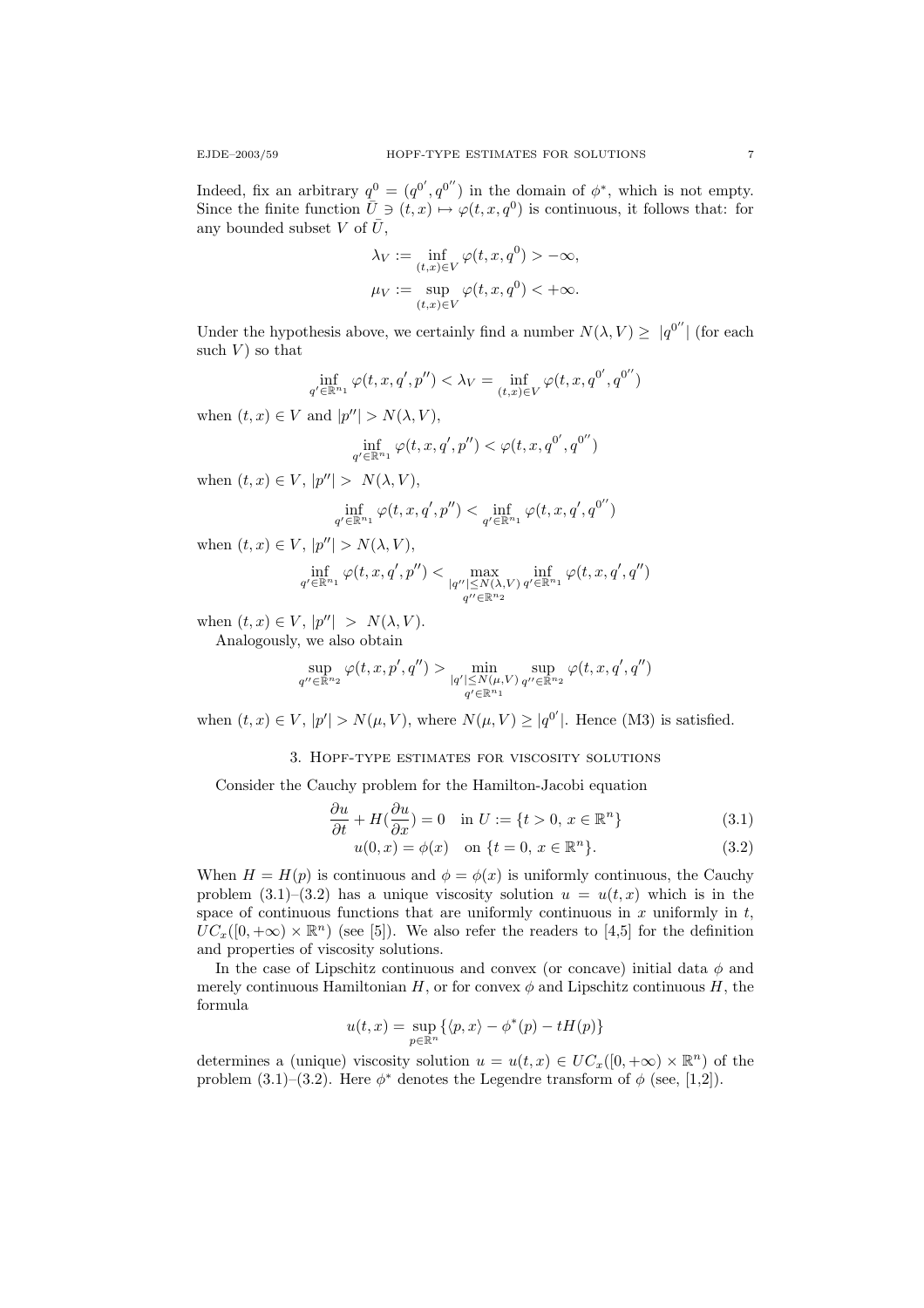In this section we are interested in giving explicit pointwise upper and lower bounds for viscosity solutions where the initial function  $\phi = \phi(x', x'')$  is concaveconvex. First, we rewrite some main results on the conjugate of the concave-convex functions (for the details, see [10, Chapter 10]). Let  $\phi = \phi(x', x'')$  is a concaveconvex function on  $\mathbb{R}^{n_1} \times \mathbb{R}^{n_2}$ . Then

$$
\phi^{*1}(p', x'') = \inf_{x' \in \mathbb{R}^{n_1}} \{ \langle x', p' \rangle - \phi(x', x'') \}
$$
  
(resp. 
$$
\phi^{*2}(x', p'') = \sup_{x'' \in \mathbb{R}^{n_2}} \{ \langle x'', p'' \rangle - \phi(x', x'') \} )
$$

is the Fenchel conjugate of x'-concave (resp. x''-convex) function  $\phi(x', x'')$ .

If  $\phi = \phi(x', x'')$  is concave-convex function with conditions  $(2.3)$ – $(2.4)$ , then  $\phi^{*1}(p', x'')$  (resp.  $\phi^{*2}(x', p'')$ ) is concave (resp. convex) not only in  $p' \in \mathbb{R}^{n_1}$  (resp.  $p'' \in \mathbb{R}^{n_2}$  but also in the whole variable  $(p', x'') \in \mathbb{R}^{n_1} \times \mathbb{R}^{n_2}$  (resp.  $(x', p'') \in$  $\mathbb{R}^{n_1} \times \mathbb{R}^{n_2}$  and

$$
\lim_{|p'| \to +\infty} \frac{\phi^{*1}(p', x'')}{|p'|} = -\infty \quad (\text{resp. } \lim_{|p''| \to +\infty} \frac{\phi^{*2}(x', p'')}{|p''|} = +\infty)
$$

locally uniformly in  $x'' \in \mathbb{R}^{n_2}$  (resp.  $x' \in \mathbb{R}^{n_2}$ ). Besides the Fenchel "partial conjugate"  $\phi^{*1}$  and  $\phi^{*2}$ , we consider two "total conjugate" of  $\phi$ :

$$
\bar{\phi}^*(p', p'') = \inf_{x' \in \mathbb{R}^{n_1}} \{ \langle x', p' \rangle + \phi^{*2}(x', p'') \}
$$
  
= 
$$
\inf_{x', \in \mathbb{R}^{n_1}} \sup_{x'' \in \mathbb{R}^{n_2}} \{ \langle x', p' \rangle + \langle x'', p'' \rangle - \phi(x', x'') \}
$$

and

$$
\underline{\phi}^*(p', p'') = \sup_{x'' \in \mathbb{R}^{n_2}} \{ \langle x'', p'' \rangle + \phi^{*1}(p', x'') \}
$$
  
= 
$$
\sup_{x'' \in \mathbb{R}^{n_2}} \inf_{x' \in \mathbb{R}^{n_1}} \{ \langle x', p' \rangle + \langle x'', p'' \rangle - \phi(x', x'') \}.
$$

Therefore, the functions  $\bar{\phi}^*$  and  $\phi^*$  are usually called the upper and lower conjugate, respectively, of  $\phi$ . Note that

$$
\phi^*\leq \bar{\phi}^*.
$$

These functions are also concave-convex, and with  $(2.3)$ – $(2.4)$  they coincide. In this situation, the Fenchel conjugate

$$
\phi^*:=\bar{\phi}^*=\underline{\phi}^*
$$

of  $\phi$  will simultaneously have the properties

$$
\lim_{|p''|\to+\infty}\frac{\phi^*(p',p'')}{|p''|} = +\infty \quad \text{for each } p' \in \mathbb{R}^{n_1}
$$

$$
\lim_{|p'|\to+\infty}\frac{\phi^*(p',p'')}{|p'|} = -\infty \quad \text{for each } p'' \in \mathbb{R}^{n_2}.
$$

If  $(2.3)$ – $(2.4)$  are not assumed, the partial conjugates  $\phi^{*1}$  and  $\phi^{*2}$  are still concave and convex, respectively, but might be infinite somewhere, then the lower and upper conjugates  $\phi^*$  and  $\bar{\phi}^*$  might not coincide. One can claim only that

$$
\begin{aligned}\n\phi^{*1}(p', x'') &< +\infty, \quad \forall (p', x'') \in \mathbb{R}^{n_1} \times \mathbb{R}^{n_2}, \\
\phi^{*2}(x', p'') &> -\infty, \quad \forall (x', p'') \in \mathbb{R}^{n_1} \times \mathbb{R}^{n_2}.\n\end{aligned}
$$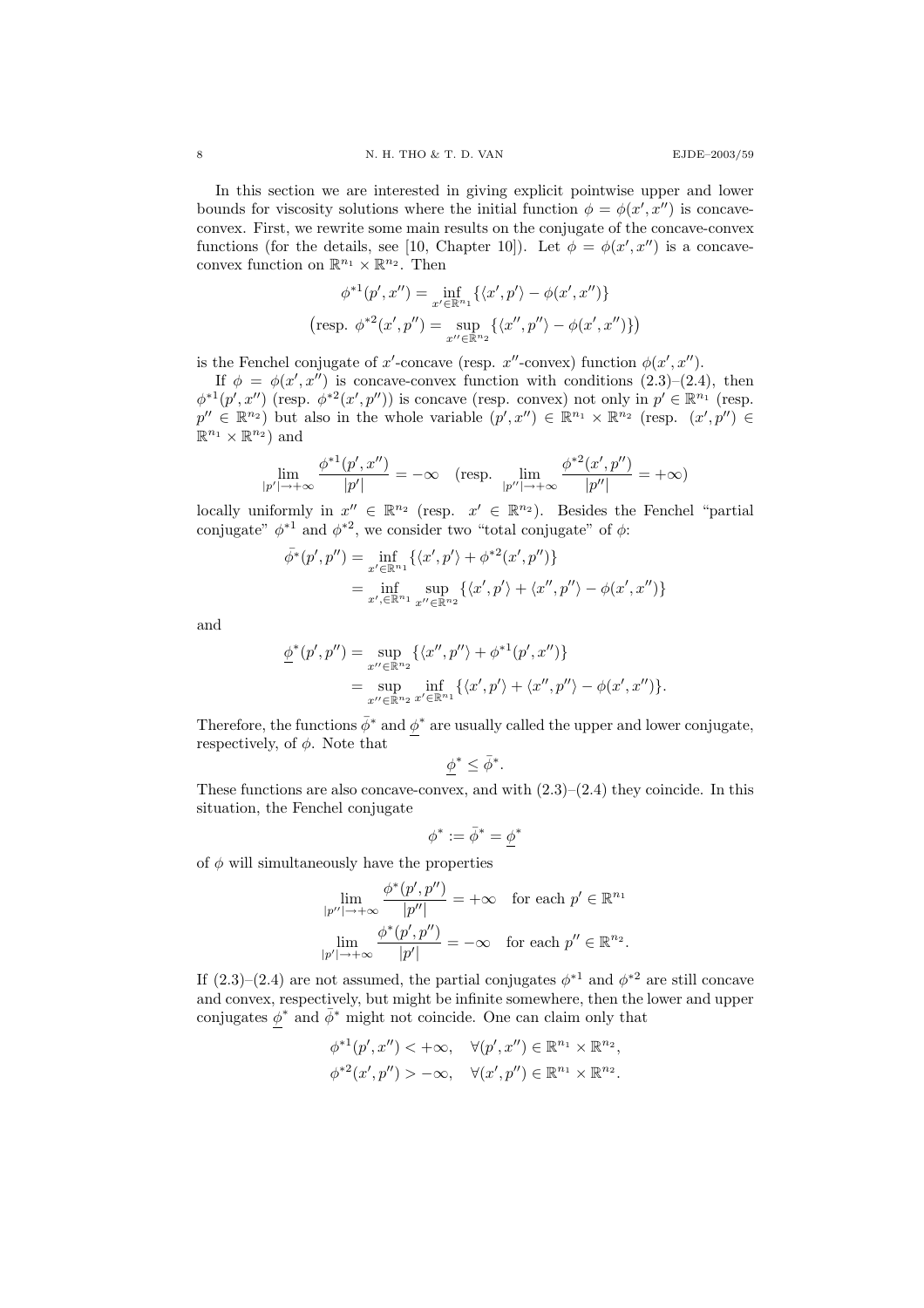Now let

$$
D_1 := \{ p' \in \mathbb{R}^{n_1} : \phi^{*1}(p', x'') > -\infty \ \forall x'' \in \mathbb{R}^{n_2} \},
$$
  

$$
D_2 := \{ p'' \in \mathbb{R}^{n_2} : \phi^{*2}(x', p'') < +\infty \ \forall x' \in \mathbb{R}^{n_1} \},
$$

hence for all  $x'' \in \mathbb{R}^{n_2}$ ,  $\phi^{*1}(p', x'')$  is finite on  $D_1$ , and for all  $x' \in \mathbb{R}^{n_1}$ ,  $\phi^{*2}(x', p'')$ is finite on  $D_2$ .

We now consider the Cauchy problem  $(3.1)$ – $(3.2)$  with the hypothesis:

(M4) The Hamiltonian  $H = H(p)$  is continuous and the initial function  $\phi =$  $\phi(x',x'')$  is concave-convex and Lipschitz continuous (without  $(2.3)$ – $(2.4)$ ).

For  $(t, x) \in U$ , we set

$$
u_{-}(t,x) := \sup_{p'' \in D_2} \inf_{p' \in \mathbb{R}^{n_1}} \{ \langle p, x \rangle - \bar{\phi}^*(p) - tH(p) \}
$$
(3.3)

$$
u_{+}(t,x) := \inf_{p' \in D_1} \sup_{p'' \in \mathbb{R}^{n_2}} \{ \langle p, x \rangle - \underline{\phi}^*(p) - tH(p) \}. \tag{3.4}
$$

**Remark 3.1.** The concave-convex function  $\phi = \phi(x', x'')$  is Lipschitz continuous in the sense:  $\phi(x', x'')$  is Lipschitz continuous in  $x' \in \mathbb{R}^{n_1}$  for each  $x'' \in \mathbb{R}^{n_2}$  and in  $x'' \in \mathbb{R}^{n_2}$  for each  $x' \in \mathbb{R}^{n_1}$ .

Our estimates for viscosity solutions in this section read as follows:

**Theorem 3.2.** Assume (M4). Then the unique viscosity solution  $u = u(t, x) \in$  $UC_x([0,+\infty)\times\mathbb{R}^n)$  of the Cauchy problem  $(3.1)$ – $(3.2)$  satisfies on  $\bar{U}$  the inequalities

$$
u_{-}(t,x) \leq u(t,x) \leq u_{+}(t,x),
$$

where  $u_-\,$  and  $u_+\,$  are defined by (3.3) and (3.4) respectively.

*Proof.* For each  $p' \in D_1$ , let

$$
\Phi(x; \underline{p}') = \Phi(x', x''; \underline{p}') := \langle x', \underline{p}' \rangle - \phi^{*1}(\underline{p}', x'')
$$
  
=  $\langle x', \underline{p}' \rangle - \inf_{x' \in \mathbb{R}^{n_1}} \{ \langle x', \underline{p}' \rangle - \phi(x', x'') \}$   
 $\geq \phi(x', x'')$  for all  $(x', x'') \in \mathbb{R}^{n_1} \times \mathbb{R}^{n_2}$ .

Since  $\phi^{*1}(p',.)$  is a concave and finite, so  $-\phi^{*1}(p',.)$  is convex and finite, it is convex and Lipschitz continuous function; therefore,  $\Phi(x; p')$  is convex and Lipschitz continuous with its Fenchel conjugate given by

$$
\Phi^*(p; \underline{p}') = \Phi^*(p', p''; \underline{p}') = \sup_{x \in \mathbb{R}^n} \{ \langle x, p \rangle - \Phi(x, \underline{p}') \}
$$
  

$$
= \sup_{x \in \mathbb{R}^n} \{ \langle x', p' \rangle + \langle x'', p'' \rangle - \langle x', \underline{p}' \rangle + \phi^{*1}(\underline{p}', x'') \}
$$
  

$$
= \begin{cases} +\infty & \text{if } (p', p'') \neq (\underline{p}', p'') \\ \phi^*(p', p'') & \text{if } (p', p'') = (p', p''). \end{cases}
$$

Next, consider the Cauchy problem

$$
\frac{\partial v}{\partial t} + H(\frac{\partial v}{\partial x}) = 0 \quad \text{in } U = \{t > 0, x \in \mathbb{R}^n\},
$$
  

$$
v(0, x) = \Phi(x; \underline{p}') \quad \text{on } \{t = 0, x \in \mathbb{R}^n\}.
$$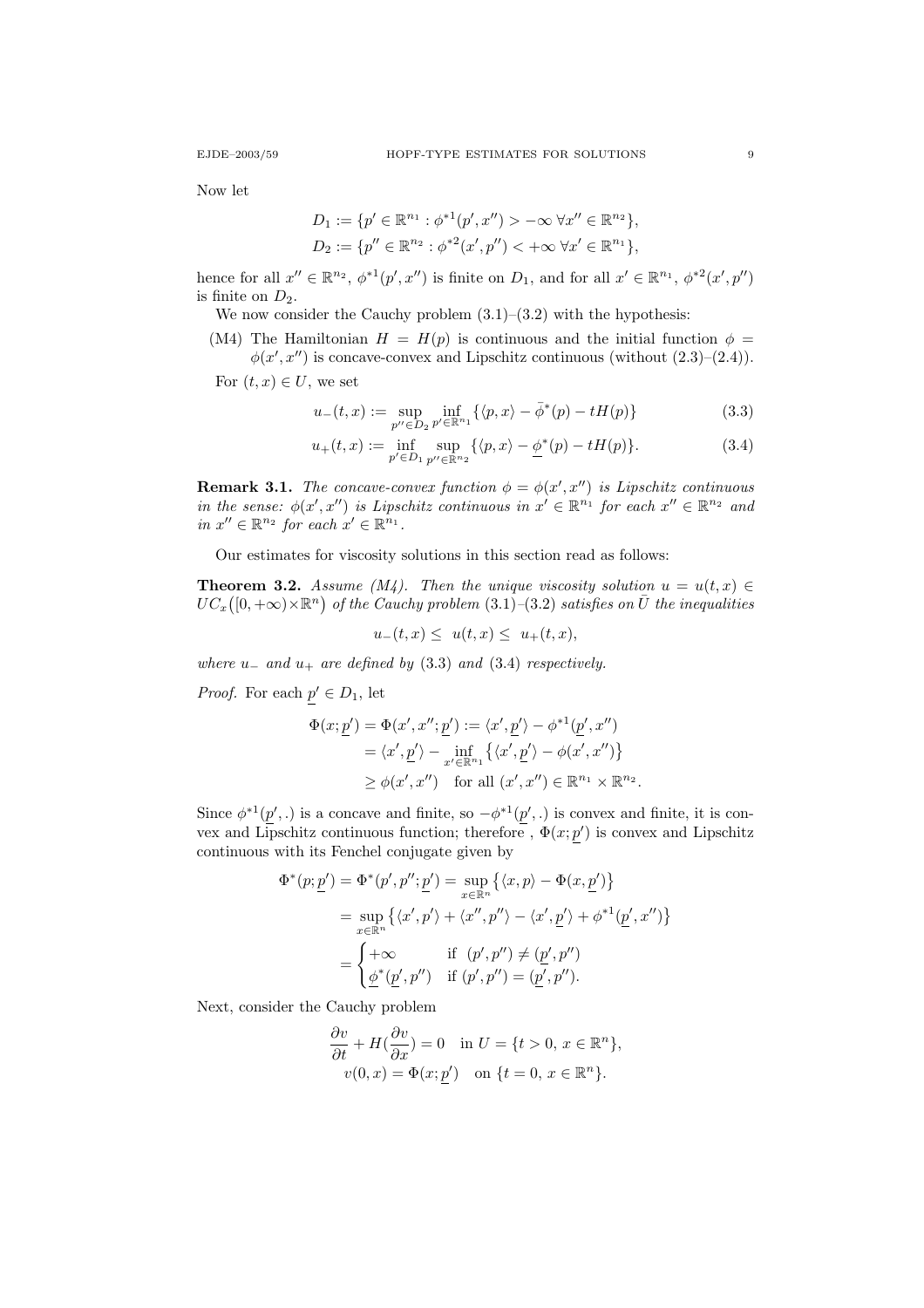This is the Cauchy problem with the continuous Hamiltonian  $H = H(p)$  and the convex and Lipschitz continuous initial function  $\Phi = \Phi(x; p')$  for each  $p' \in D_1$ , its unique viscosity solution  $v = v(t, x) \in UC_x([0, +\infty) \times \mathbb{R}^n)$  is given by

$$
v(t,x) = \sup_{p \in \mathbb{R}^n} \{ \langle p, x \rangle - \Phi^*(p; \underline{p}') - tH(p) \}
$$
  
= 
$$
\sup_{p'' \in \mathbb{R}^n} \{ \langle \underline{p}', x' \rangle + \langle p'', x'' \rangle - \underline{\phi}^*(\underline{p}', p'') - tH(\underline{p}', p'') \}
$$

with the initial condition

$$
v(0, x) = \Phi(x; p') \ge \phi(x) = u(0, x)
$$

for each  $p' \in D_1$  (see [1]). Hence, for each  $p' \in D_1$ ,  $v = v(t, x)$  is a (continuous) supersolution of the problem  $(3.1)$ – $(3.2)$  (according to a standard comparison theorem for unbounded viscosity solutions (see [5])), that means

$$
u(t, x) \le v(t, x)
$$
 for each  $p' \in D_1$ ,

and then

$$
u(t,x) \le \inf_{p' \in D_1} \sup_{p'' \in \mathbb{R}^{n_2}} \{ \langle p, x \rangle - \underline{\phi}^*(p) - tH(p) \}
$$
  

$$
u(t,x) \le u_+(t,x) \quad \text{on } \bar{U}.
$$

Dually, we also abtain  $u(t, x) \geq u_-(t, x)$  on  $\overline{U}$ . Therefore, Theorem 3.2 has been proved.

**Corollary 3.3.** Assume (M1), (M2) for the case when  $H(t, p)$  is not depending on t. Moreover, assume that  $\phi = \phi(x', x'')$  is concave-convex and Lipschitz continuous function on  $\mathbb{R}^{n_1} \times \mathbb{R}^{n_2}$  and satisfies the conditions (2.3)–(2.4). Then (2.6) determines the unique viscosity solution  $u(t,x) \in UC_x([0,+\infty) \times \mathbb{R}^n)$  of the Cauchy problem  $(3.1)$ – $(3.2)$ .

*Proof.* Since  $\phi = \phi(x', x'')$  is a concave-convex and Lipschitz continuous function so dom $\phi^*$  is a bounded and nonempty set. Independently of  $(t, x) \in \overline{U}$ , it follows that

$$
\varphi(t, x, p', p'') \to -\infty \quad \text{whenever } |p''| \text{ is large enough}
$$
  

$$
\varphi(t, x, p', p'') \to +\infty \quad \text{whenever } |p'| \text{ is large enough.}
$$

From Remark 2.5 implies that hypothesis (M3) hold. Then the conclusion folows from Theorem 3.2.

#### **REFERENCES**

- [1] Bardi, M. and Evans, L.C., On Hopf's formulas for solutions of Hamilton-Jacobi equations, Nonlinear Anal., 8 (1984), 1373 - 1381.
- [2] Bardi, M. and Faggian, S., Hopf-type estimates and formulas for non-convex, non-concave Hamilton-Jacobi equations, SIAM J. Math. Anal., 29 (1998), 1067 - 1086.
- [3] Barron, E. N., Jensen, R., and Liu, W., Applications of the Hopf-Lax formula for  $u_t$  +  $H(u, Du) = 0$ , SIAM J. Math. Anal., 29 (1998), 1022 - 1039.
- [4] Crandall, M. G., Evans, L. C., and Lions, P. L., Some properties of viscosity solutions of Hamilton-Jacobi equations, Trans. Amer. Math. Soc., 282 (1984), 487-502.
- [5] Ishii, H., Uniqueness of unbounded viscosity solutions of Hamilton-Jacobi equations, Indiana Univ. Math. J., 33 (1984), 721-748.
- [6] Ngoan, H. T., Hopf's formula for Lipschitz solutions of Hamilton-Jacobi equations with concave-convex Hamitonian, Acta Math. Vietn.,23 (1998), 269 - 294.